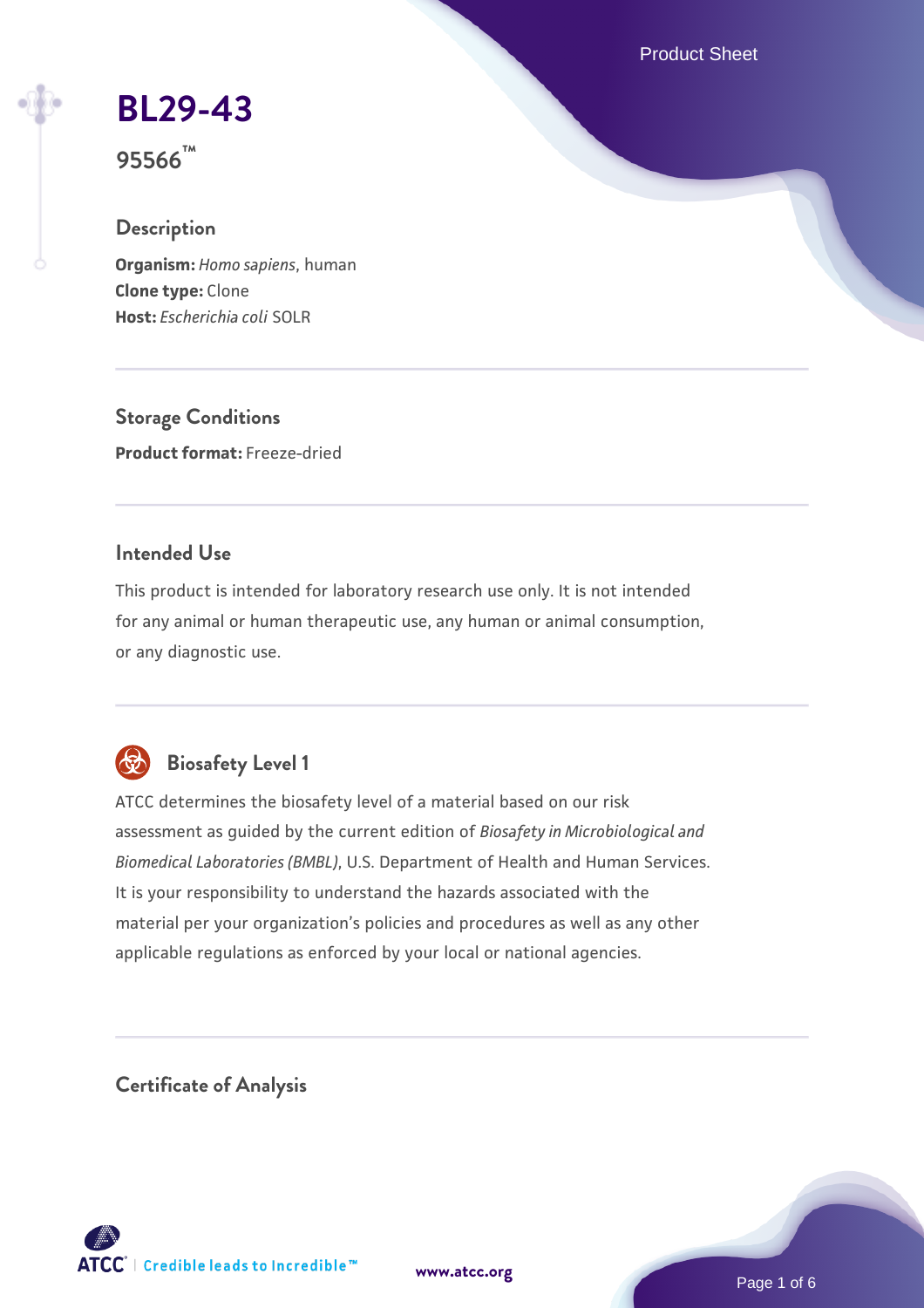# **95566**

For batch-specific test results, refer to the applicable certificate of analysis that can be found at www.atcc.org.

#### **Insert Information**

**Insert size (kb):** 0.32000000000000001 **Type of DNA:** cDNA **Insert source:** BL29 cell line **Insert tissue:** BL29 cell line **Insert information:** DESCRIPTION OF INSERT COMPONENT: Disease: Burkitt's lymphoma Cross references: DNA Seq. Acc.: T25354; EST: EST043; Primer: T7; THC id: Disease: Burkitt's lymphoma THC116891 DNA Seq. Acc.: T25355; EST: EST244; Primer: T3 **Genome:** Homo sapiens **Chromosome:** 2 **Gene name:** DNA Segment, single copy, expressed **Gene product:** DNA Segment, single copy, expressed **Contains complete coding sequence:** Unknown **Insert end:** Modification: EcoRI linker

#### **Vector Information**

**Construct size (kb):** 3.22000002861023 **Intact vector size:** 2.960 **Vector name:** pBluescript SK-**Type of vector:** phagemid **Construction:** pUC19 **Host range:** *Escherichia coli* **Vector end:** EcoRI **Cloning sites:** KpnI; ApaI; DraII; XhoI; SalI; HincII; AccI; ClaI; HindIII; EcoRV; EcoRI; Pstl; Smal; BamHI; Spel; Xbal; EagI; NotI; SacII; BstXI; SacI **Insert detection:** lacZ', <-

**[www.atcc.org](http://www.atcc.org)**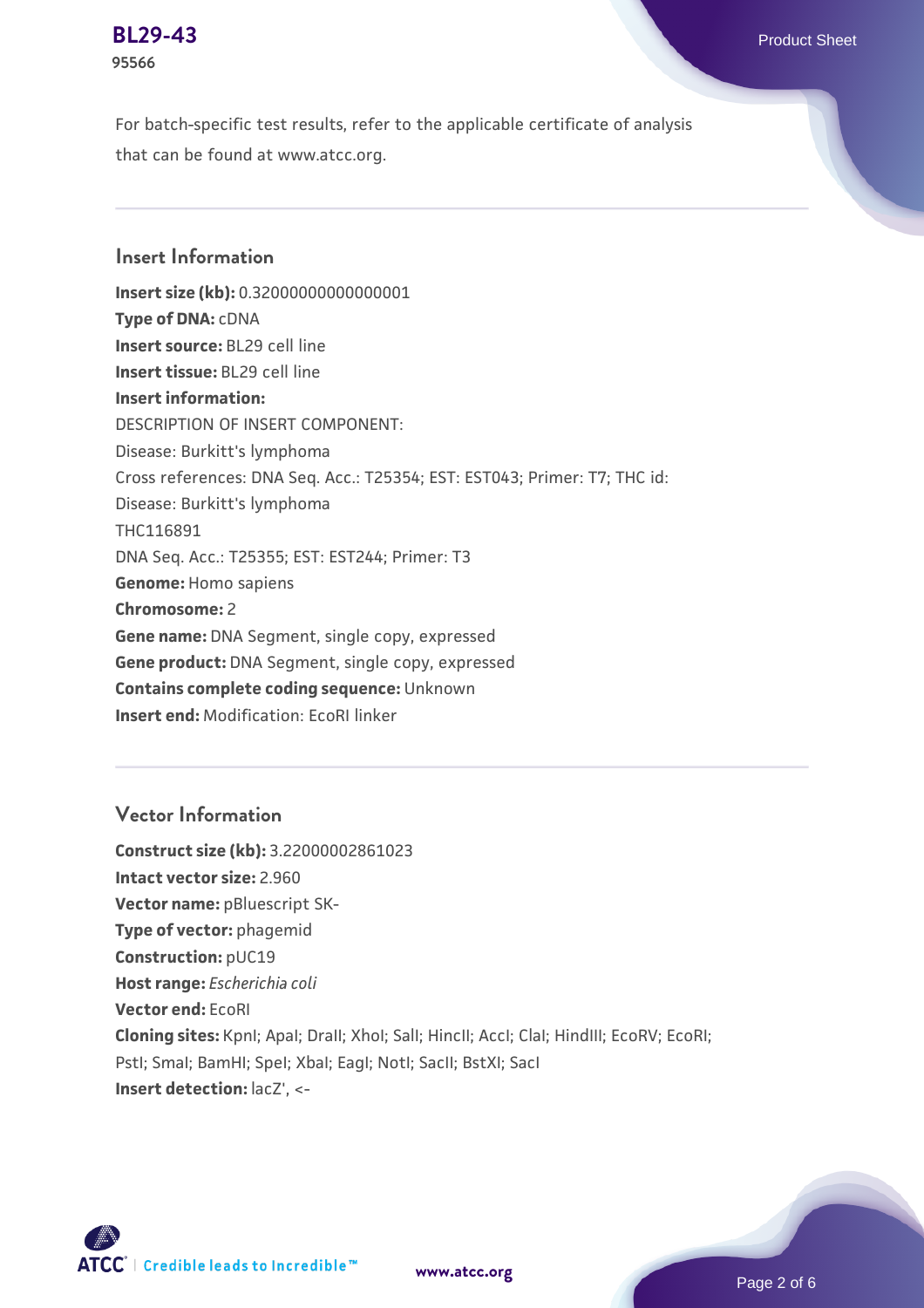**[BL29-43](https://www.atcc.org/products/95566)** Product Sheet

**95566**

**Markers:** ampR **MCS:** KpnI...SacI, -> **Polylinker sites:** SacI; BstXI; SacII; NotI; EagI; XbaI; SpeI; BamHI; SmaI; PstI; EcoRI; EcoRV; HindIII; (ClaI Bsp106I); (HincII AccI SalI); XhoI; (Eco0109I DraII ApaI); KpnI **Primer site:** M13-20, ->; M13 reverse, <-**Promoters:** T7; T3; lac **Replicon:** f1, →; pMB1

#### **Growth Conditions**

**Medium:**  [ATCC Medium 1227: LB Medium \(ATCC medium 1065\) with 50 mcg/ml](https://www.atcc.org/-/media/product-assets/documents/microbial-media-formulations/1/2/2/7/atcc-medium-1227.pdf?rev=581c98603b3e4b29a6d62ee0ba9ca578) [ampicillin](https://www.atcc.org/-/media/product-assets/documents/microbial-media-formulations/1/2/2/7/atcc-medium-1227.pdf?rev=581c98603b3e4b29a6d62ee0ba9ca578) **Temperature:** 37°C

#### **Notes**

Restriction digests of the clone give the following sizes (kb): EcoRI--2.8, 0.25 (doublet); HindIII--3.2; HindIII--3.2; PstI--3.2; SmaI--3.2. - ATCC staff

Known to be chimeric. The internal EcoRI site is in the context of a linker sequence.

- personal communication

#### **Material Citation**

If use of this material results in a scientific publication, please cite the material in the following manner: BL29-43 (ATCC 95566)



**[www.atcc.org](http://www.atcc.org)**

Page 3 of 6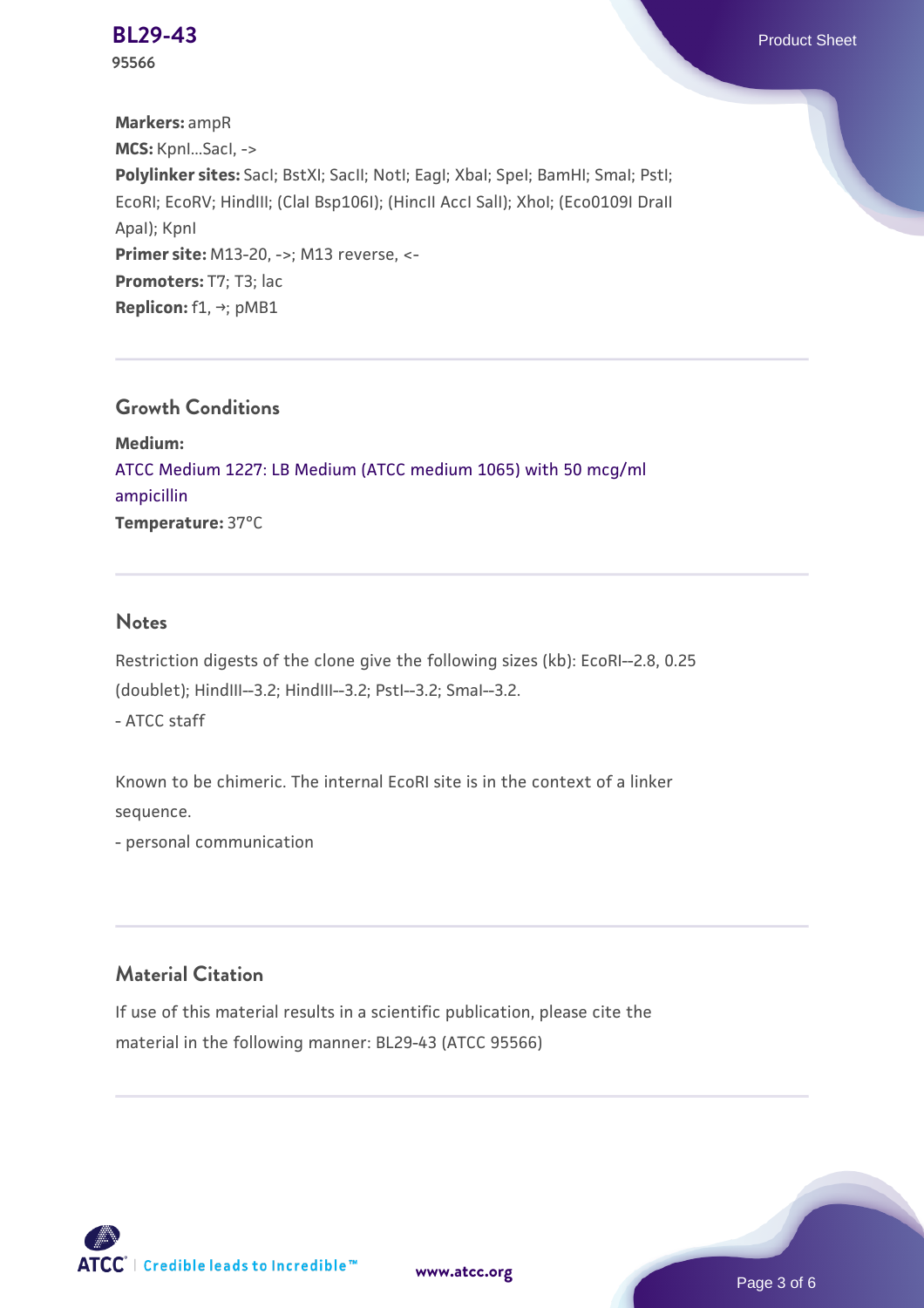**95566**

#### **References**

References and other information relating to this material are available at www.atcc.org.

#### **Warranty**

The product is provided 'AS IS' and the viability of ATCC® products is warranted for 30 days from the date of shipment, provided that the customer has stored and handled the product according to the information included on the product information sheet, website, and Certificate of Analysis. For living cultures, ATCC lists the media formulation and reagents that have been found to be effective for the product. While other unspecified media and reagents may also produce satisfactory results, a change in the ATCC and/or depositor-recommended protocols may affect the recovery, growth, and/or function of the product. If an alternative medium formulation or reagent is used, the ATCC warranty for viability is no longer valid. Except as expressly set forth herein, no other warranties of any kind are provided, express or implied, including, but not limited to, any implied warranties of merchantability, fitness for a particular purpose, manufacture according to cGMP standards, typicality, safety, accuracy, and/or noninfringement.

#### **Disclaimers**

This product is intended for laboratory research use only. It is not intended for any animal or human therapeutic use, any human or animal consumption, or any diagnostic use. Any proposed commercial use is prohibited without a license from ATCC.

While ATCC uses reasonable efforts to include accurate and up-to-date information on this product sheet, ATCC makes no warranties or representations as to its accuracy. Citations from scientific literature and

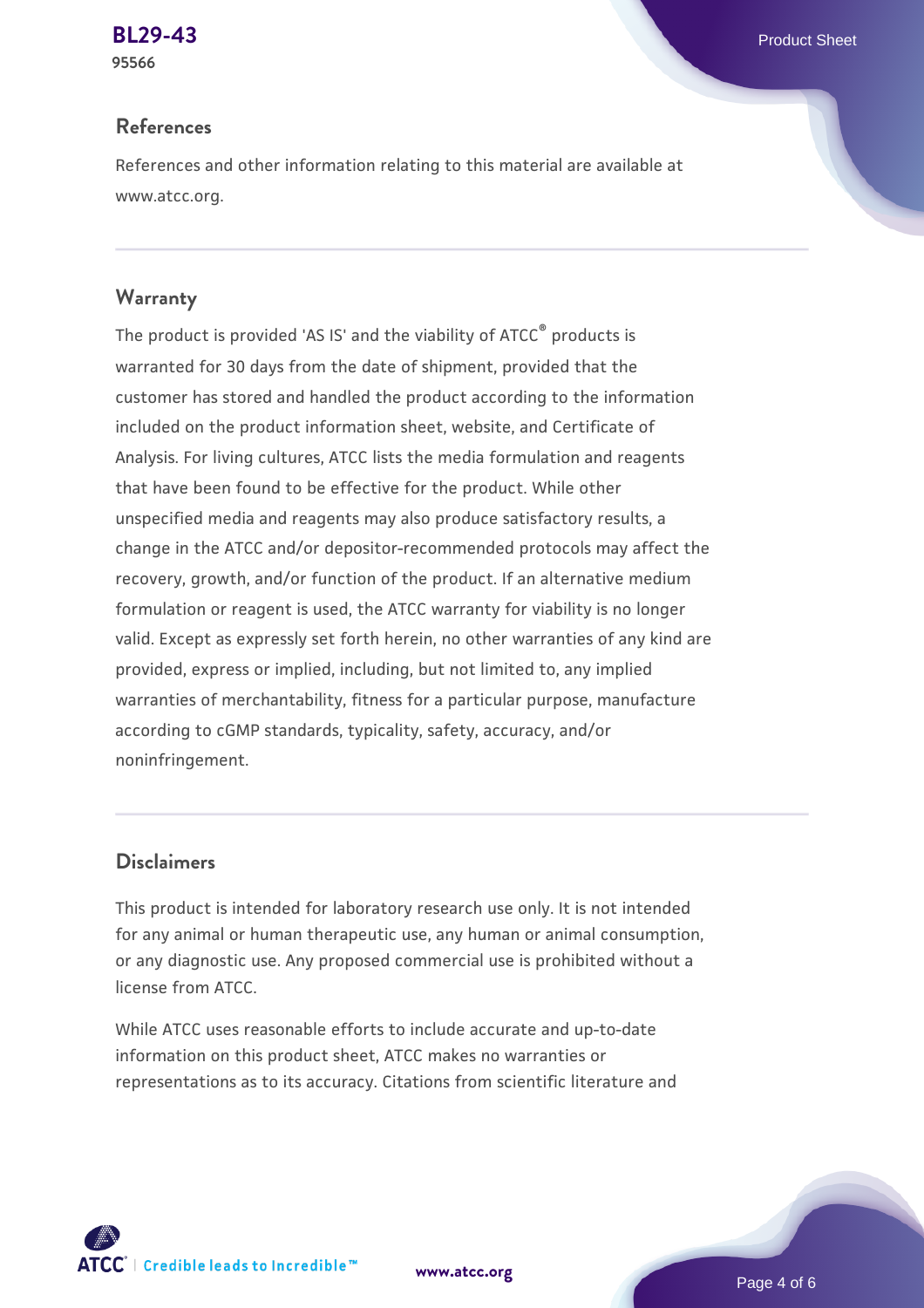patents are provided for informational purposes only. ATCC does not warrant that such information has been confirmed to be accurate or complete and the customer bears the sole responsibility of confirming the accuracy and

This product is sent on the condition that the customer is responsible for and assumes all risk and responsibility in connection with the receipt, handling, storage, disposal, and use of the ATCC product including without limitation taking all appropriate safety and handling precautions to minimize health or environmental risk. As a condition of receiving the material, the customer agrees that any activity undertaken with the ATCC product and any progeny or modifications will be conducted in compliance with all applicable laws, regulations, and guidelines. This product is provided 'AS IS' with no representations or warranties whatsoever except as expressly set forth herein and in no event shall ATCC, its parents, subsidiaries, directors, officers, agents, employees, assigns, successors, and affiliates be liable for indirect, special, incidental, or consequential damages of any kind in connection with or arising out of the customer's use of the product. While reasonable effort is made to ensure authenticity and reliability of materials on deposit, ATCC is not liable for damages arising from the misidentification or misrepresentation of such materials.

Please see the material transfer agreement (MTA) for further details regarding the use of this product. The MTA is available at www.atcc.org.

#### **Copyright and Trademark Information**

completeness of any such information.

© ATCC 2021. All rights reserved. ATCC is a registered trademark of the American Type Culture Collection.

#### **Revision**

This information on this document was last updated on 2021-05-19